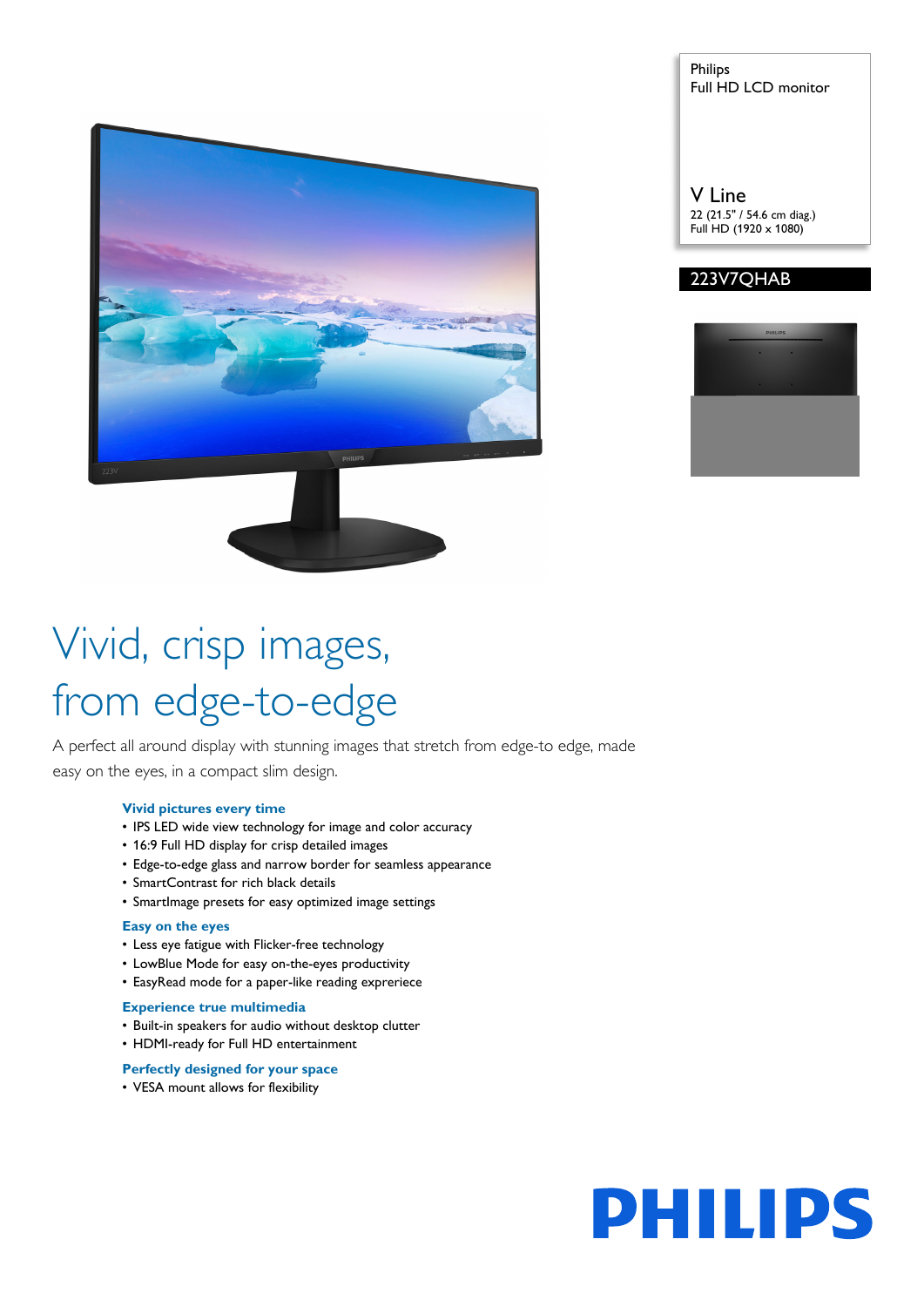### Full HD LCD monitor V Line 22 (21.5" / 54.6 cm diag.), Full HD (1920 x 1080)

## **Highlights**

### **IPS technology**



IPS displays use an advanced technology which gives you extra wide viewing angles of 178/178 degree, making it possible to view the display from almost any angle. Unlike standard TN panels, IPS displays gives you remarkably crisp images with vivid colors, making it ideal not only for Photos, movies and web browsing, but also for professional applications which demand color accuracy and consistent brightness at all times.

### **16:9 Full HD display**



Picture quality matters. Regular displays deliver quality, but you expect more. This display features enhanced Full HD 1920 x 1080 resolution. With Full HD for crisp detail paired with high brightness, incredible contrast and realistic colors expect a true to life picture.

### **UltraNarrow Border**

The new Philips displays feature ultra-narrow borders which allow for minimal distractions and maximum viewing size. Especially suited for multi-display or tiling setup like gaming, graphic design and professional applications, the ultra-narrow border display gives you the feeling of using one large display.

### **SmartContrast**



SmartContrast is a Philips technology that analyzes the contents you are displaying, automatically adjusting colors and controlling backlight intensity to dynamically enhance contrast for the best digital images and videos or when playing games where dark hues are displayed. When Economy mode is selected, contrast is adjusted and backlighting fine-tuned for just-right display of everyday office applications and lower power consumption.

### **SmartImage**



Without<br>SmartImage

SmartImage is an exclusive leading edge Philips technology that analyzes the content displayed on your screen and gives you optimized display performance. This user friendly interface allows you to select various modes like Office, Photo, Movie, Game, Economy etc., to fit the application in use. Based on the selection, SmartImage dynamically optimizes the contrast, color saturation and sharpness of images and videos for ultimate display performance. The Economy mode option offers you major power savings. All in real time with the press of a single button!

### **Flicker-free technology**

223V7QHAB/00



Due to the way brightness is controlled on LED-backlit screens, some users experience flicker on their screen which causes eye fatigue. Philips Flicker-free Technology applies a new solution to regulate brightness and reduce flicker for more comfortable viewing.

### **LowBlue Mode**



Studies have shown that just as ultra-violet rays can cause eye damage, shortwave length blue light rays from LED displays can cause eye damage and affect vision over time. Developed for wellbeing, Philips LowBlue Mode setting uses a smart software technology to reduce harmful shortwave blue light.

### **EasyRead mode**

EasyRead mode for a paper-like reading expreriece

### **Built-in speakers**

A pair of stereo speakers built into a display device. It can be visible front firing, or invisible down firing, top firing, rear firing, etc depending on model and design.



















Built-in speakers